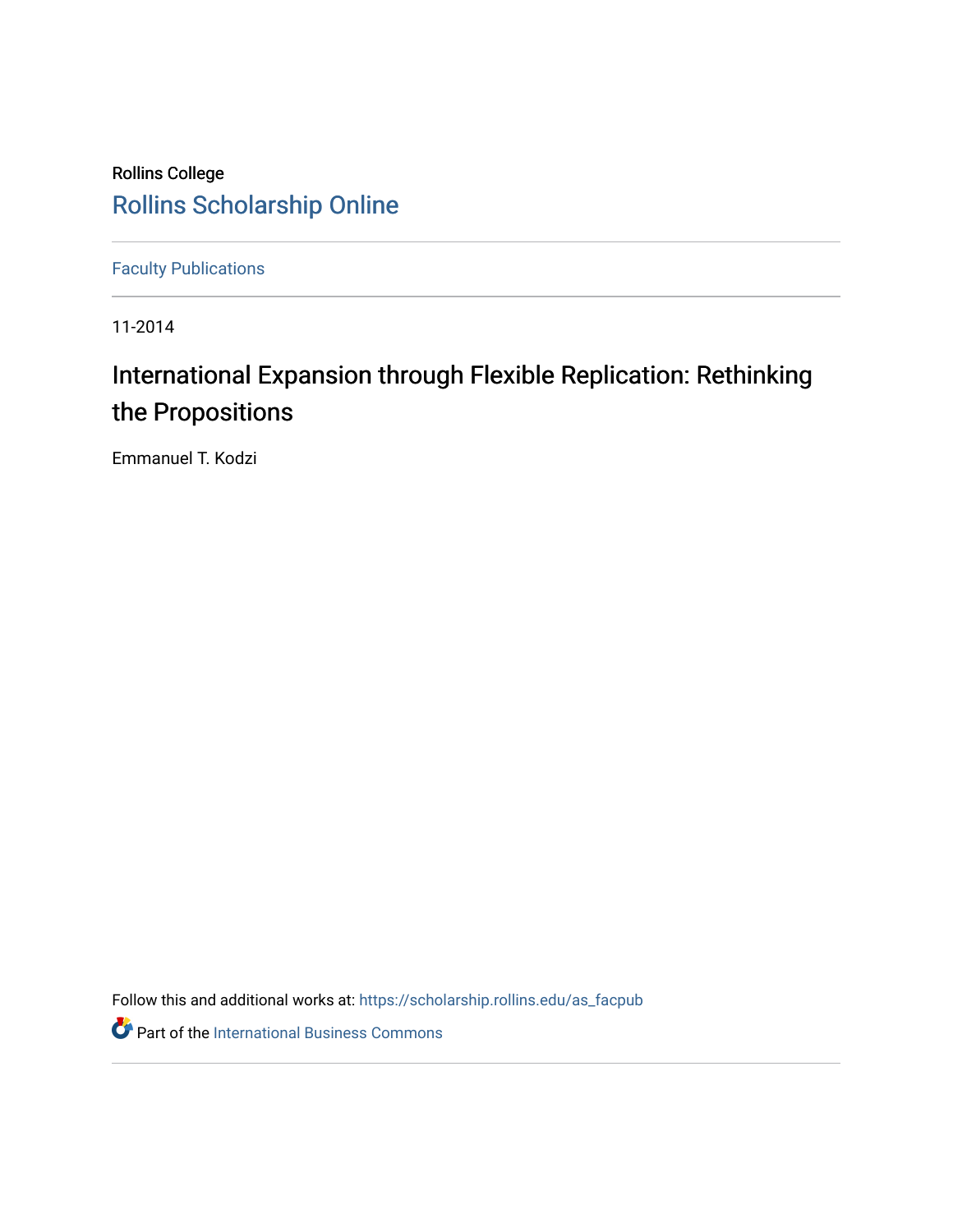## **International expansion through flexible replication: rethinking the propositions.**

*Jindal Journal of Business Research* 2.1 (2013): 1-8.<https://doi.org/10.1177/2278682114522358> Emmanuel T. Kodzi Jr, Rollins College, USA

# **Abstract**

The international expansion of businesses today invites the analysis of organizational mechanisms that allow these businesses to thrive in spite of the known challenges of doing business in a foreign culture or market. Specifically, the extent to which firms replicate their existing business models relative to the perceived need for local adaptation is topical. This paper is a commentary on the brilliant work of Anna Jonsson and Nicolai Foss, who outline a model of flexible replication, drawing from a longitudinal study of IKEA, the famous Swedish home furnishing company. Their study concludes with four propositions for further investigation. For the purpose of developing robust managerial applications, they recommend comparative case studies based on the four propositions. We provide a basis for questioning one of the key propositions, and offer an alternative proposition in an attempt to build a stronger foundation for further inquiry into the mechanisms of flexible replication.

**Keywords:** international expansion, flexible replication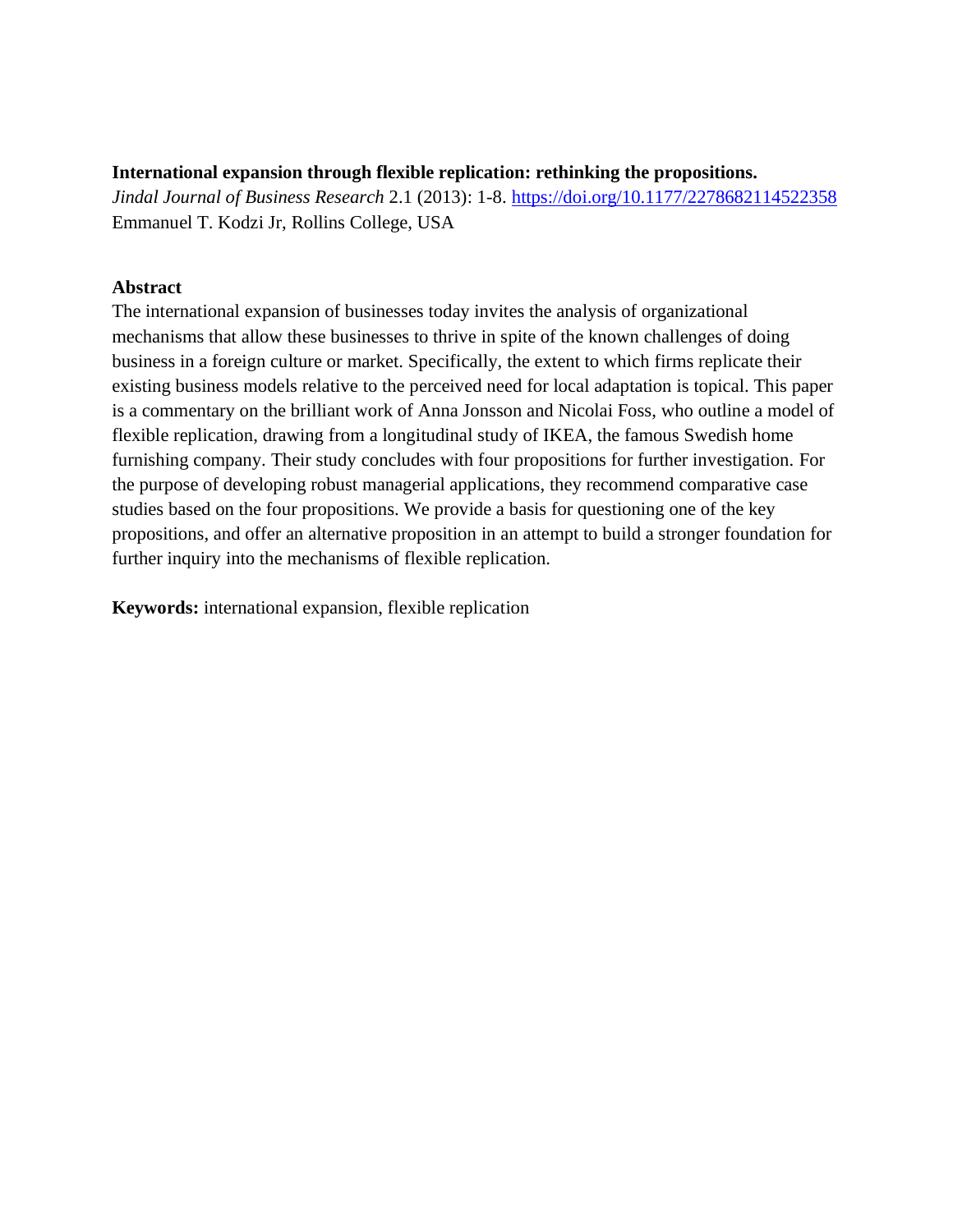#### **INTRODUCTION**

International expansion is attractive for many businesses not only from the perspective of access to larger markets (Hennart, 2009; Goldstein, 2009; Zahra et al, 2000) and the associated organizational forms that might enhance success in these markets (Deng, 2009; Guillén & García-Canal, 2009), but also from the standpoint of organizational learning (Johanson & Vahlne, 2009; Hsu & Pereira, 2008). Businesses can achieve significant learning through internationalization experiences. These knowledgebased advantages may be leveraged beyond the markets in which the learning events occurred. For example, Holm and Sharma (2006) show how the performance of a multinational company is directly impacted by marketing knowledge of its subsidiaries. Such experiences are critical in informing an organization's overall outlook on the internationalization process.

Using a longitudinal study of IKEA, Jonsson and Foss (2011) highlight the interaction between organizational learning and organizational forms in successful internationalization. They provide insights on the extent to which a firm expanding internationally might replicate its existing business models relative to the perceived need for local adaptation. They directly tackle the tension between "exploration" and "exploitation" as operating modes in foreign markets, in light of Winter and Szulanski's (2001) model of internationalization. Jonsson and Foss (2011) reject the mutually exclusive rendering of the operating modes – first exploration, then exploitation – and take exception to the suggestion that once a format has been decided upon by an expanding company, it becomes inefficient to revise the format. They base this position on the premise that the heterogeneous environments that firms confront as they try to internationalize offer a great opportunity for learning; and that this learning will influence the form of subsequent operations. This premise is consistent with Johanson and Vahlne's (1990) discussion of the path-dependent learning process that is associated with internationalization. Thus, an organization can be expected to adjust its operating mode in a foreign market based on new learning gained from that market. This concept of learning-driven adjustment feeds into the theme of "flexible replication" which is central to the Jonsson and Foss (2011) study. They describe flexible replication in terms of the selective retention or adjustment of high- and low-level features of the organization's foreign market operations in spite of, or in response to, learning. Flexible replication is presented as a third alternative to Winter and Szulanski's (2001) two-stage model of internationalization. Applied to IKEA, flexible replication implied that to manage the diversity and complexity presented by new international environments, the furniture giant adopted a system of maintaining a workable blend of the core attributes (such as dedicated routines) that made it distinctively IKEA, plus a level of continuous local adaptation that supported competitiveness and innovation in each target environment. In this sense, flexible replication has allowed IKEA to be successful in its ongoing internationalization effort. Jonsson and Foss (2011) conclude that flexible replication is suitable as an international expansion strategy especially in a heterogeneous environment.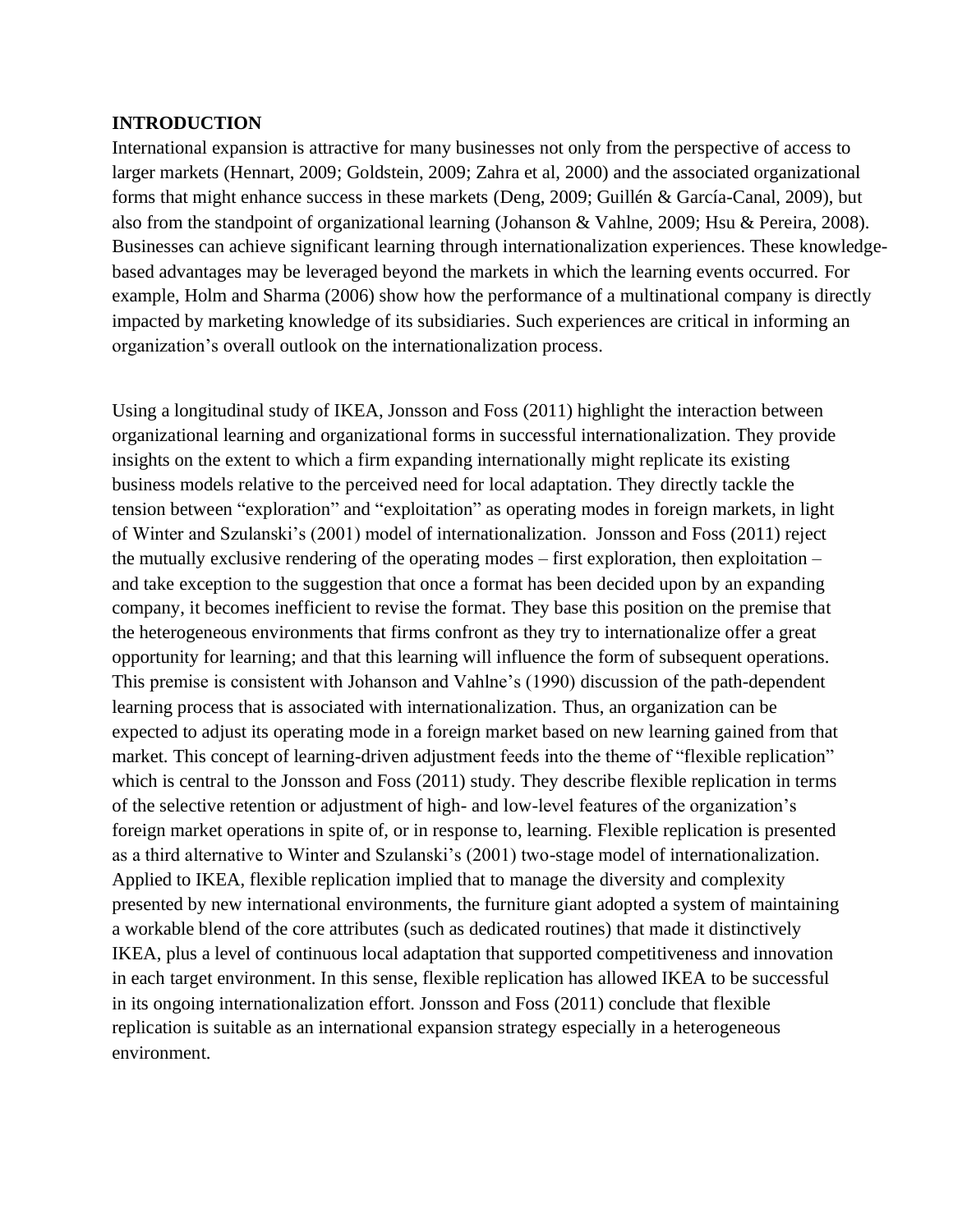#### **POINT OF DEPARTURE**

Jonsson and Foss (2011) detail four propositions for guiding further research, based on the IKEA study. While we acknowledge the usefulness of the first three propositions, we question the development of the fourth proposition by considering the value of harnessing key business model principles (Magretta, 2002) to frame *apriori* an operational approach for a new market. The referenced proposition, Proposition 4 reads:

"International replicators adopt a flexible replication approach *only after* substantial experience with either one of the alternatives of highly explorative or highly exploitative internationalization or both."

We propose a rethink of this proposition for three reasons. First of all, Jonsson and Foss (2011) explain that IKEA arrived at a flexible approach to replication after decades of experimentation. They indicate that as IKEA experienced several failures through employing an exploitative mode in heterogeneous environments, it gradually learned to practice flexible replication. However, the fact that IKEA operated internationally at the "extremes" of high degrees of exploration or exploitation for a long time begs the question of how an international context is analyzed prior to selecting an operational mode, given the absence of full information. More substantially, the issue here is that insights generated from an in-depth study of a high-profile subject do not necessarily imply that the observed practices may be directly prescribed for other businesses. A case in point involves the Spanish fashion brand ZARA. Its early stages of internationalizing involved a highly exploitative mode much like IKEA - replicating the operating modes that had served it well, and selecting culturally similar countries to leverage its capabilities without the need for major changes (Lopez & Yan, 2009). However, after encountering several countryspecific challenges ZARA decided to allow for some localization in the markets that were psychically distant from Spain. The current success of IKEA (or ZARA for that matter) does not suggest that other organizations need to follow the same path of trial and error. Other businesses can contextually apply what lessons can be learnt from these companies rather than engage in decades of experimentation. It does appear wasteful to for a business to go through exactly the same process and learn only by experience. In this regard, Dyer and Wilkins (1991) point to the inclusion of both *unique* and *typical* experiences and events as a basis of the theory generated by Dalton's (1959) study of the Milo Plant. We argue that the application of unique versus typical learning experiences would take different forms depending on the organization that chooses to apply the lessons; and on the organization's capabilities, resources and operating environment. Thus, when a case study presents a good story of best practices or otherwise, it allows readers to connect key principles with their own contexts for the purpose of learning or application, rather than imitate practices as prescriptive *per se*. These principles, then, guide the formulation of assumptions from which to frame an operating strategy in a target market, thereby becoming inputs for developing a business model (Magretta, 2002). For example, a key principle for successful internationalization is accessing relevant knowledge. However, in recognition of the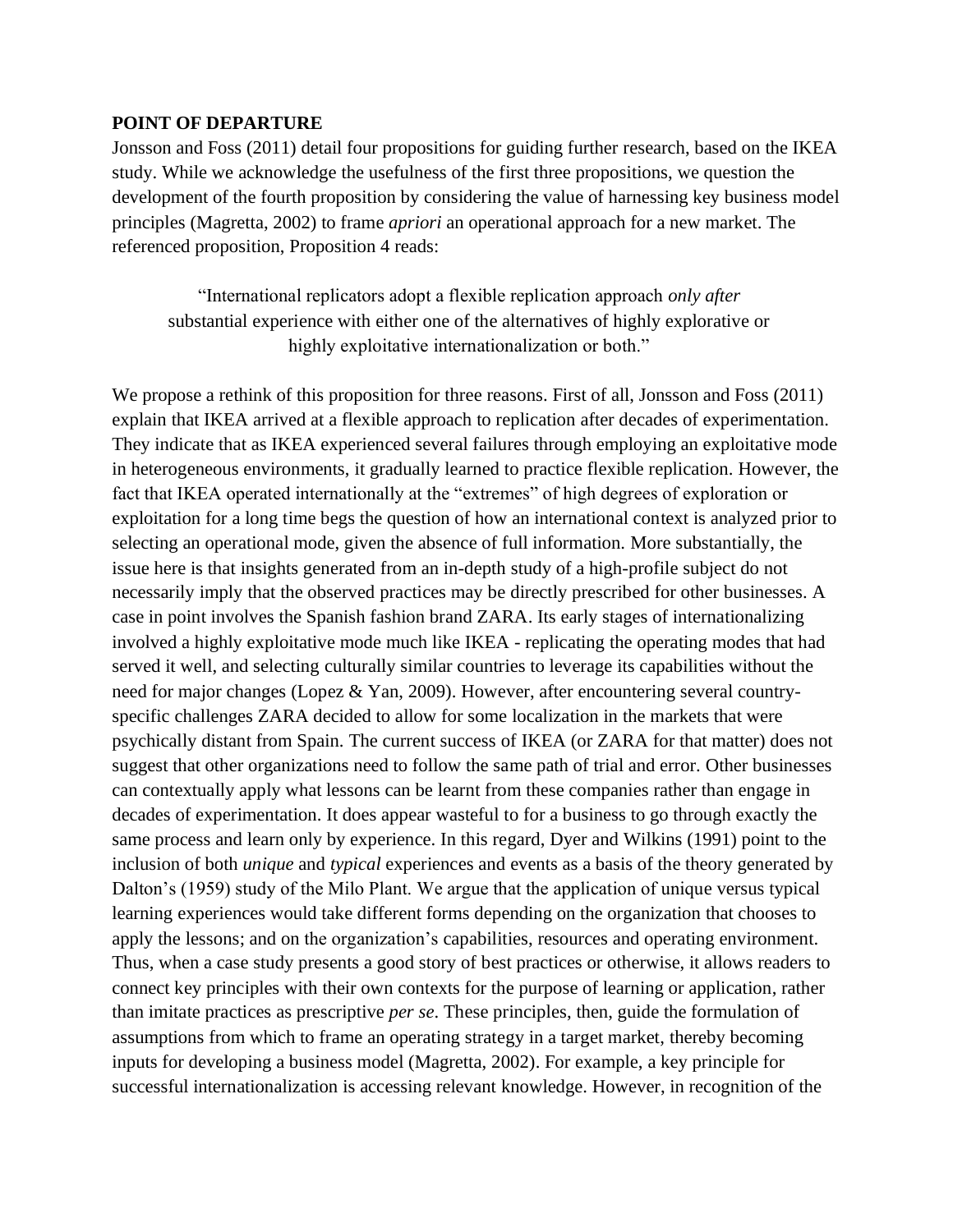increasing importance of users and collective users as a critical source of knowledge and opportunity identification in certain industries (Chandra & Coviello, 2010) businesses may focus on building effective user-networks to gain access to context-specific intelligence prior to the onset of international operations.

Secondly, Jonsson and Foss (2011) point to costly investments associated with flexible replication, arguing that an understanding of what investments are needed in a foreign market will result from actual practice. They buttress this point with reference to the experiential knowledge discussion of Erikson, Johanson, Majkgård and Sharma (1997). Indeed Erikson *et al* (1997) acknowledge that internationalization entails risk. However, Johanson and Vahlne (1990) suggest that if market conditions are unstable, experience within that market cannot in itself lead to decreased uncertainty. This elusive decrease in uncertainty will be especially true if the expansion is into emerging markets. Furthermore, Shenkar (2012) indicates that because culture is dynamic, the delineated cultural context at the time of market entry may be different at the time performance is measured. It appears, then, that an organization will be well-advised to diversify its operational risk (among others) by framing its entry in such a way as to accommodate operational flexibility while making the needed irreversible investments. Minimizing risk in this way will involve a detailed assessment of the organization's capabilities relative to what is known of the target environment, for the purpose of guiding the operational forms that facilitate experiential learning within a foreign market. Thus, to maintain branding advantages and craft a workable value proposition in a foreign country, we expect the organization to firstly determine what attributes of its business would be non-negotiable; but then through an awareness of cultural differences also signal certain aspects of the organization's offer to be presented as adjustable options in each new environment. Such a framework can be adjusted incrementally in response to new local information since it is impossible to know beforehand the range of decisions that will be taken in the target market to maintain competitiveness. This challenge of working with imperfect information is a return loop to Winter and Szulanski's (2001) "arrow core" discussion; basically that it is critical for an organization to understand how the winning attributes of its market offer are created, and then to make the necessary adjustments within new contexts in order to replicate the winning attributes. Consequently, while the quality of decisions can be expected to improve through information and learning, we disagree with Jonsson and Foss' (2011) assertion that a firm may not consider adopting flexible replication at the onset of its internationalization effort. There is also evidence in the literature of an entrepreneurial intention to create an international business (Chandra, Styles & Wilkinson, 2012; *ibid* 2009; Dib, Rocha & Silva, 2010) suggesting that the organizational form may also be considered prior to the onset of the business.

Thirdly, Jonsson and Foss (2011) reflect on the adoption of flexible replication as though it were a state of being for the organization rather than an approach to foreign market operations. An "approach" in itself can be determined *apriori* and then fine-tuned with more information.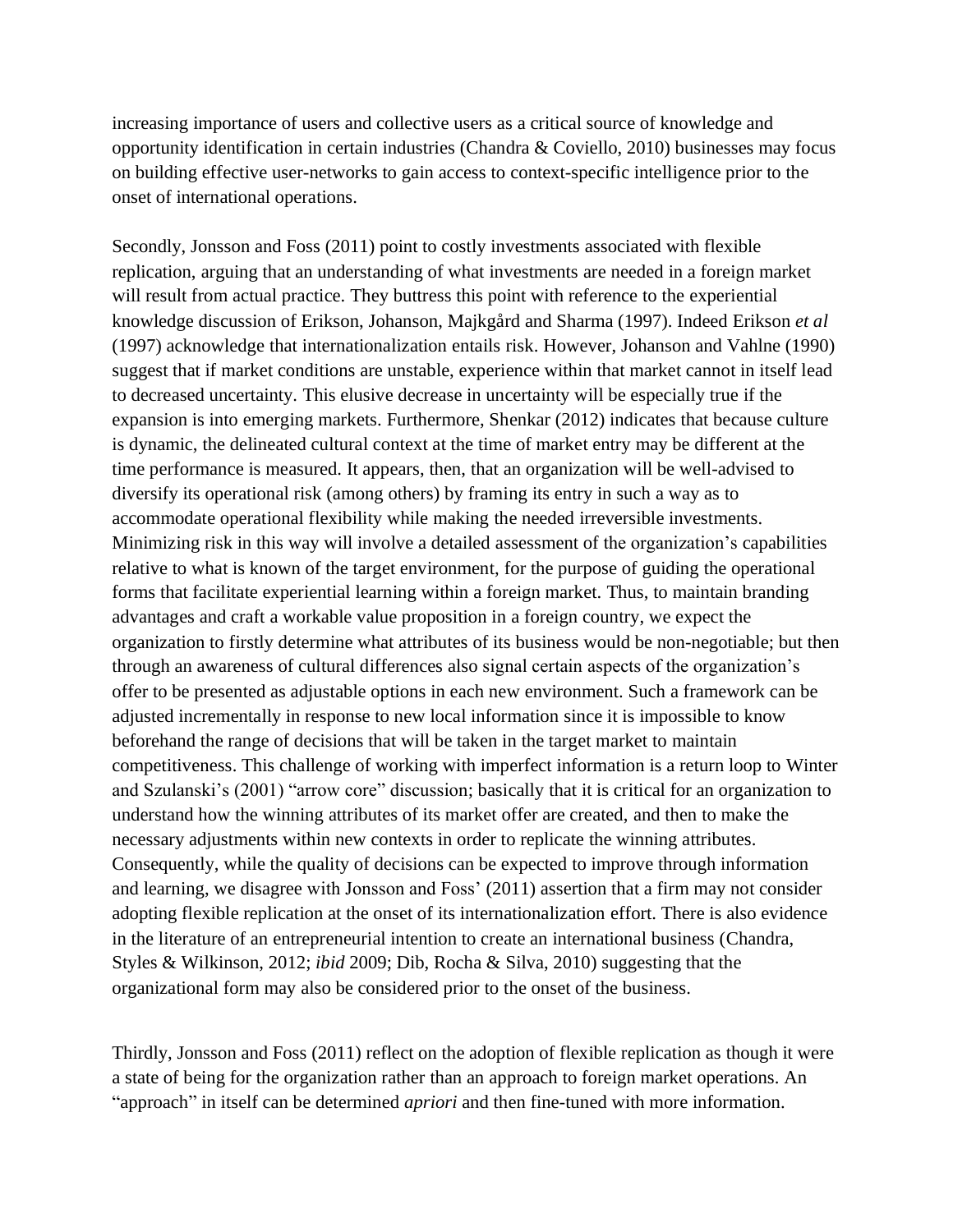Barker (1993) discusses the theory of concertive control, which when applied to a service organization, for example, will provide members of a team with a framework for determining the acceptable approach to resolving a problem in an unknown situation for which the precise resolution has not been previously specified (Sucher & McManus, 2005). Ghoshal and Nohria (1993) also show how under conditions of high environment complexity the relationship between a foreign subsidiary and its headquarters needs to take the form of "normative integration" – the socializing of managers into shared goals, values, and beliefs that shape perspectives and behavior within the international context. Consider organizations choosing to operate in a customization mode; they need to adopt flexible operations ahead of time to allow them to meet the heterogeneous needs of customers as and when those needs are specified. Using the example of the US furniture industry seeking competitiveness in their proximate but changing markets, Kodzi and Gazo (2010) show how operational flexibility can be enhanced by modularizing the product features that are then customized based on expressed needs. The modularization of adjustable attributes is fundamental to effective coordination of resources under dynamic market conditions (Simpson, 2004; Duray, Ward, Milligan & Berry, 2000; Åhlström & Westbrook, 1999). Similarly, if an organization designs a range of adjustable operational modes that can interface seamlessly with a defined and replicable organizational core, that organization can reap the benefits of customizing its operational approach in heterogeneous environments. We argue that companies that have built flexible capabilities can apply this learning to different contexts – in this case through the positioning and resource coordination that are relevant for competing in heterogeneous international markets.

Erikson et al (1997) further indicate from their study on experiential knowledge that organizations can guide their search for experiential knowledge in foreign markets by first developing structures and routines that are aligned with their core strengths. This perspective is consistent with Nelson and Winter (1982) that firms possess resources for applying routines in a different environment by virtue of the fact that they do have established routines. Bhardwaja, Eickmanb and Runyanc (2011) show, for example, that ZARA recognized its communication capabilities and made effective communication a key component of its international expansion. Basically, an organization in the process of internationalization needs to clarify which of its resource configurations will increase its chances of success in a foreign market; and then determine the approach for contextualizing these competencies in that market. This contextualization will be ongoing in a heterogeneous environment as shifts occur in the market. Consequently, substantial experience in a highly explorative or highly exploitative mode diminishes as a pre-condition for determining whether an organization in the process of internationalization will adopt flexible replication. From the foregoing discussion we consider that Proposition 4 in the work of Jonsson and Foss (2011) requires some adjustments to remain as a robust basis from which to design further study.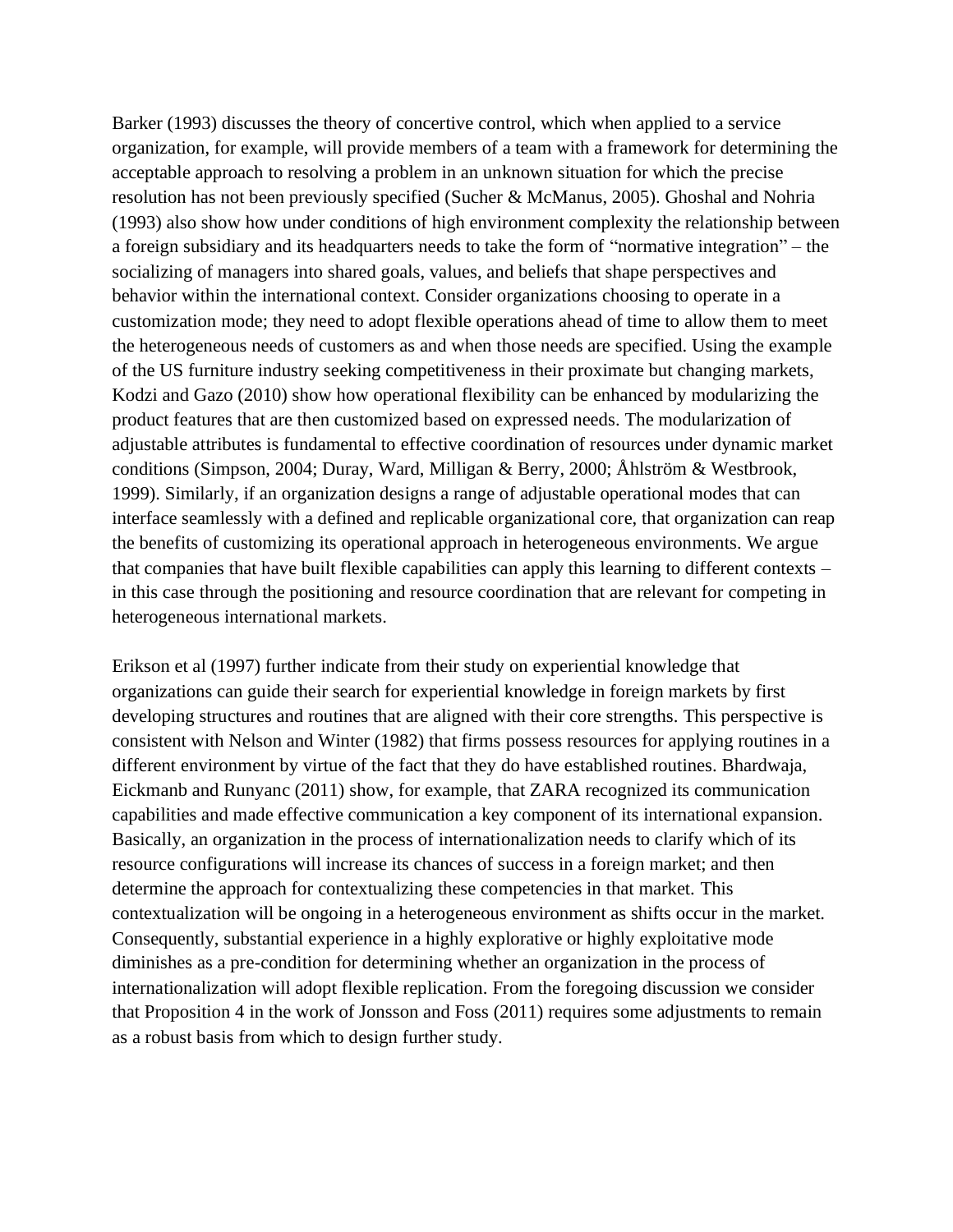#### **ALTERNATIVE PROPOSITION**

The fact that international expansion represents growth - and growth itself typically gives rise to new business problems requiring potentially unconventional solutions - suggests the need for flexibility in the organizational forms and operations of replicators. Bhardwaja, Eickmanb and Runyanc (2011) propose a 'dynamic strategic planning process' for expansion in international markets based on a case study of ZARA. It seems logical to consider the nature of flexible replication to be iterative in terms of adopting a phased ramp-up of foreign business operations using incremental learning experiences to guide the realization of expanded business activity. However, the flexible replication approach can be *conceptualized* in advance of entry into a foreign market, based on objective knowledge. For example, Gibbons (1999) describes the international replication of Grameen Banking for a specific application in India; he then translates knowledge of the essential interaction of activities and procedures to the context of poultry networks. Johanson and Vahlne (1977) distinguish between objective knowledge (which can be taught) and experiential knowledge, and suggest that the former provides a basis for formulating theoretical, rather than "concrete" opportunities. We argue that objective knowledge plays a key role in building the necessary connections between "concrete" opportunity and relevant action – without theory, organizations will be left with a weak framework for productively processing experiential knowledge gained in a given environment. Furthermore, the link between knowledge and the identification of an international opportunity (Johansson & Vahlne, 2006) has implications for an organization's approach to international expansion and to how the entrepreneurial opportunity is exploited (Chandra et al, 2009; Ellis, 2011). Thus, theoretical frameworks can clarify value-creation drivers at the interface of commercial exchange (Sainio et al, 2011). In this regard, Hill (2000) provides a framework for managing changes in order-winning criteria, even though an organization may previously have clarity on the underlying determinants of its winning attributes. Bartlett and Goshal (1989) also indicate that in changing environments, it is important not only to achieve organizational fit but also flexibility. Such theoretical foundation is critical for planning and operational purposes, and is a basis for evaluating contextual factors affecting competitiveness as more learning occurs, whether in a domestic or a foreign environment. In examining the conceptual dimensions of cultural distance, Shenkar (2012) builds on Black, Mendenhall and Oddou's (1991) point about individuals making "anticipatory adjustments" before encountering a new situation. He suggests that corporations may do the same, essentially closing the "cultural distance" to a host country even prior to establishing operations there. Given that international opportunity identification is an intentional process (Peiris et al, 2012) it is not unreasonable to expect that the organizational vision and intention will affect the configuration of an internationalization strategy. It appears, then, that even when a phased operational strategy is desirable, such as to allow the gradual development of experiential learning (Johanson & Vahlne, 2009), this option does not preclude a prior determination of the favorability or otherwise of a flexible replication approach. We submit an alternative proposition as follows: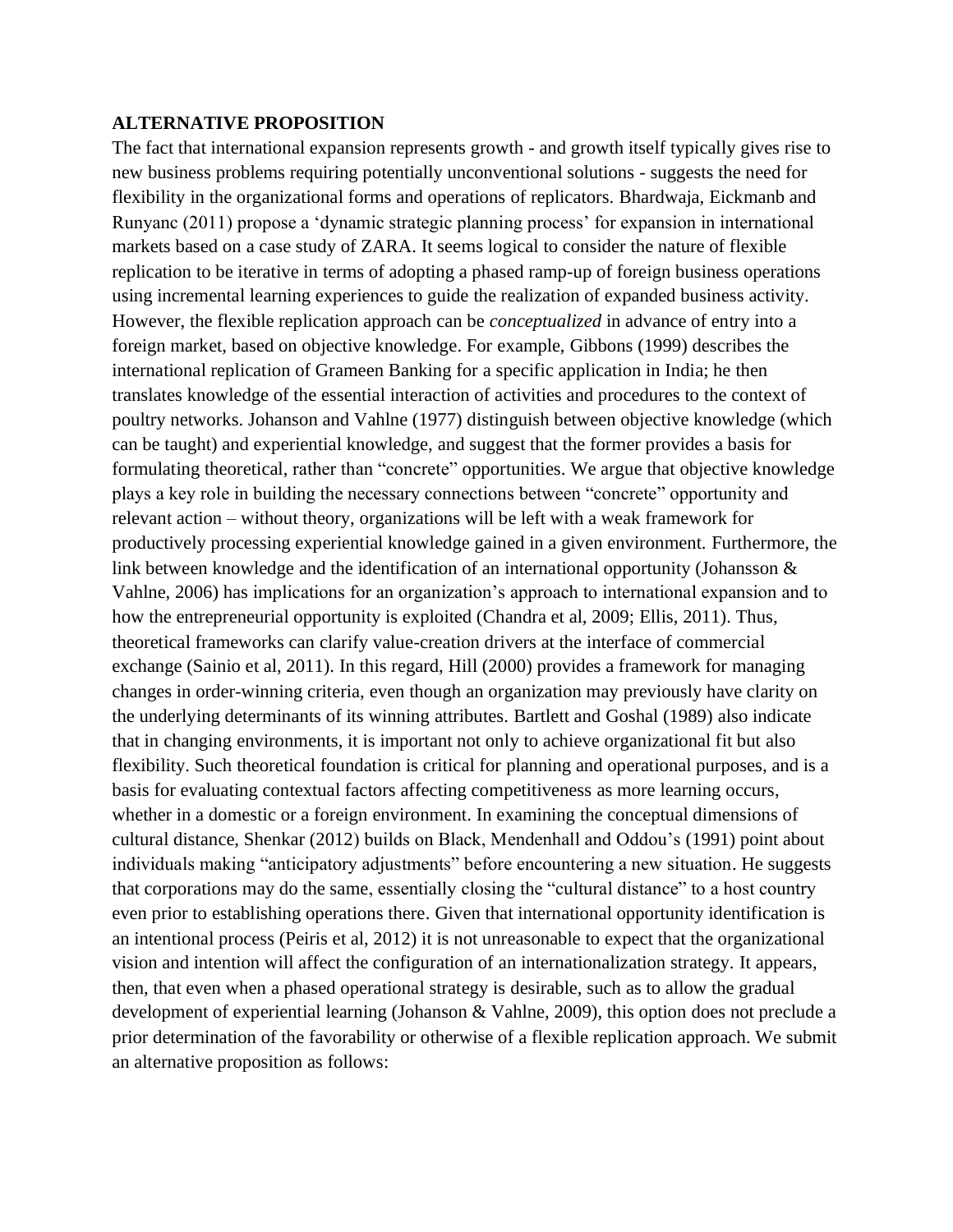# "International replicators having clarity on their winning attributes design *apriori* a flexible replication approach to operating in heterogeneous environments."

The *apriori* determination of international expansion mode may be a function of the prefounding stage of the firm, which more recent researchers (e.g. Evald et al, 2011; Prashantham & Dhanaraj, 2010) consider being critical to understanding the internationalization process. Our alternative proposition is reasonable considering that replicators with clarity on their winning attributes understand better where to focus investments to reinforce their strengths and mitigate risks. The clarity also signals that they have taken advantage of objective knowledge for a prelaunch appraisal of their competencies and resource advantages, such that the subsequent experiential knowledge gained can be utilized effectively. These replicators also understand the need for operational flexibility in response to heterogeneity in foreign markets. Their demonstrated learning capabilities can be expected to positively impact the internationalization process (Schweizer et al, 2010; Evers, 2011). Such learning capabilities can create customer value through facilitating innovation (Dib et al, 2010) and creating opportunities for subsequent exploitation (Mort et al, 2012). We also expect the configuration of operational modes through which organizations survive in dynamic domestic markets (Singh, Tucker & House, 1986; Freeman, Carroll & Hannan, 1983) to translate into framing and positioning advantages in international expansion.

# **CONCLUSION**

Internationalization process models are relevant to the current academic discourse in the light of several emerging complex issues in managing the process (Malhotra & Hinings, 2010). The experience-seeking behavior of organizations aiming to reduce uncertainty may be elusive by itself, if market conditions are dynamic. Our arguments contribute to the internationalization discussion by accentuating the plausibility of an *apriori* conceptualization of a flexible replication approach to international expansion, quite distinct from adopting a flexible replication approach only after substantial experience with either (or both) a highly explorative or highly exploitative strategy. In this way, we help construct a stronger basis for further inquiry into the antecedents and mechanisms of flexible replication; and increase the options for developing robust managerial applications. Further research will involve comparative studies of organizations that have expanded internationally to investigate their pre-expansion strategic choices and the processes by which these choices were arrived at and implemented. Of particular interest will be studies in the context of emerging markets.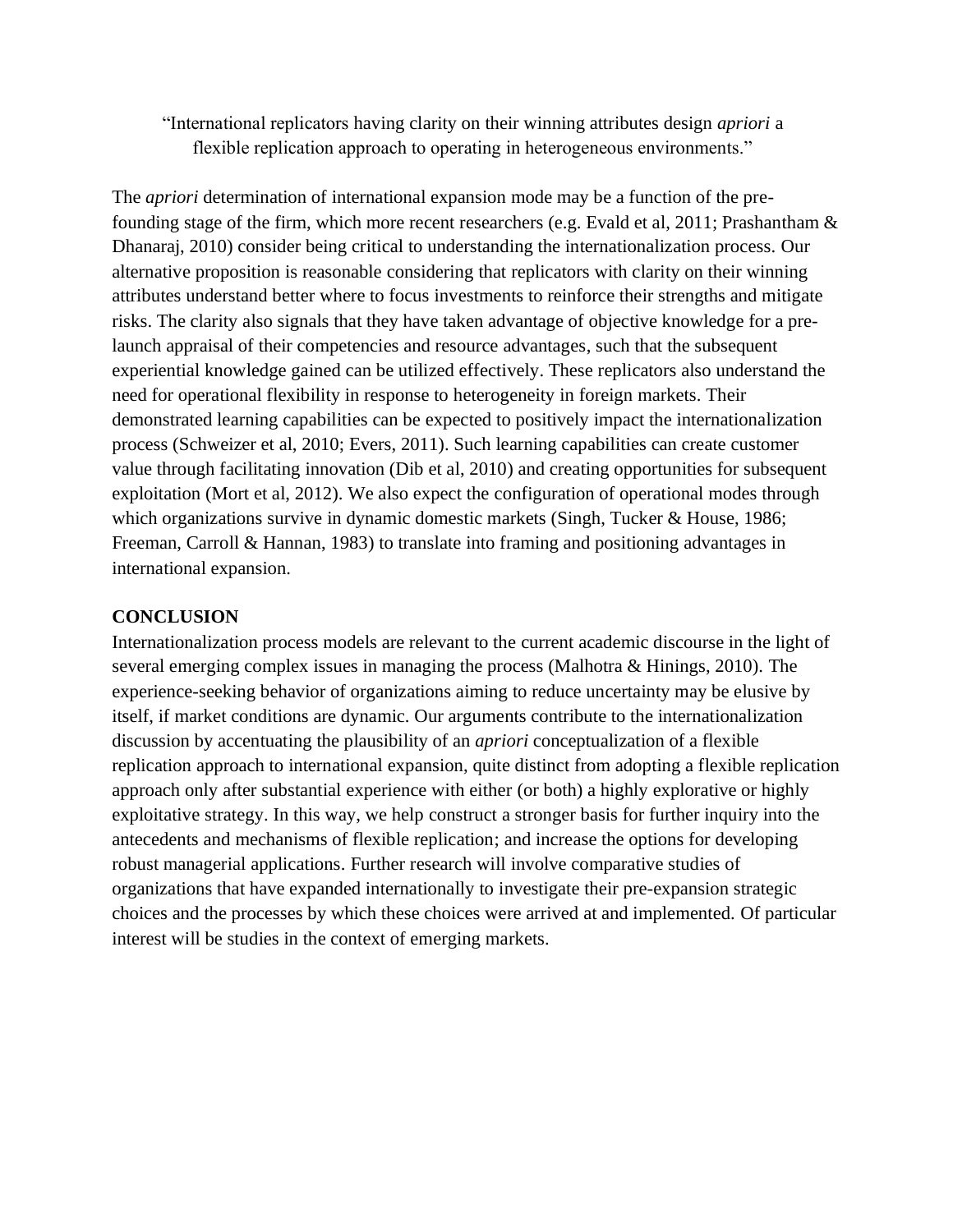## **REFERENCES**

Åhlström, P. & Westbrook, R. (1999). Implications of mass customization for operations management: An exploratory survey. *International Journal of Operations & Production Management*, 19(3): 262-274

Barker, J. R. (1993). "Tightening the Iron Cage: Concertive Control in Self-Managing Teams". *Administrative Science Quarterly*, 38(3): 408-437

Bartlett, C. A., & Ghoshal, S. (1989). Managing across Borders: The Transnational Solution. Boston, MA: Harvard Business School Press.

Bhardwaja, V., Eickmanb, M. & Runyanc, R. C. (2011). A case study on the internationalization process of a 'born-global' fashion retailer. *The International review of retail, distribution and consumer research,* 21(3): 293-307

Black, J. S., Mendenhall, M. & Oddou, G. (1991). Toward a comprehensive model of international adjustment: An integration of multiple theoretical perspectives. *Academy of Management Review*, 16(2): 291-317

Chandra, Y. & Coviello, N. E. (2010). Broadening the concept of international entrepreneurship consumers as international entrepreneurs. *Journal of World Business,* 45(3): 228–236.

Chandra, Y., Styles, C. & Wilkinson, I. F. (2009) The recognition of first time international entrepreneurial opportunities: evidence from firms in knowledge-based industries. *International Marketing Review* 26(1): 30–61.

Chandra, Y., Styles, C. & Wilkinson, I. F. (2012). An opportunity-based view of rapid internationalization. *Journal of International Marketing,* 20(1): 74–102.

Dalton, M. (1959). Men who manage. New York: Wiley.

Deng, P. (2009). Why do Chinese firms tend to acquire strategic assets in international expansion? *Journal of World Business*, 44(1): 74–84

Dib, L. A., Rocha, A. & Silva, J. F. (2010). The internationalization process of Brazilian software firms and the born global phenomenon: examining firm, network, and entrepreneur variables. *Journal of International Entrepreneurship,* 8(3): 233–253.

Duray, R. Ward, P. T., Milligan, G. W. & Berry, W. L. (2000). Approaches to mass customization: configurations and empirical validation. *Journal of Operations Management*, 18(6): 605-625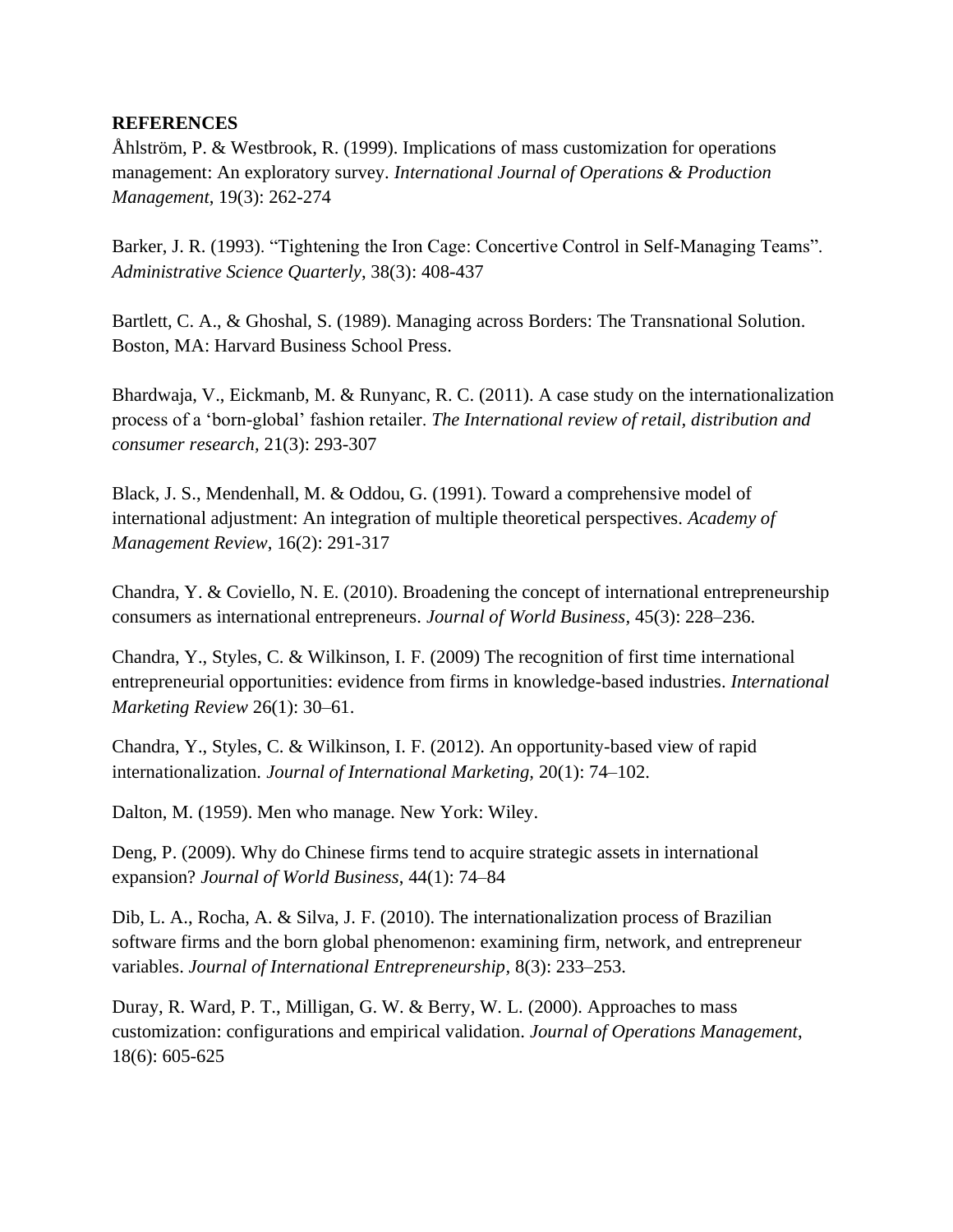Dyer, W. G., & Wilkins, A. L. (1991). Better stories, not better constructs, to generate better theory: A rejoinder to Eisenhardt. *Academy of management review*, 16(3): 613-619.

Ellis, P. D. (2011). Social ties and international entrepreneurship: opportunities and constraints affecting firm internationalization. *Journal of International Business Studies,* 42(1): 99–127

Eriksson, K., Johanson, J., Majkgard, A., & Sharma, D. D. (1997). Experiential knowledge and cost in the internationalization process. *Journal of International Business Studies, 28,* 337-360.

Evald, M., Klyver, K. & Christensen, P. (2011). The effect of human capital, social capital, and perceptual values on nascent entrepreneurs' export intentions. *Journal of International Entrepreneurship,* 9(1): 1–19

Evers, N. (2011). International new ventures in "low tech" sectors: a dynamic capabilities perspective. *Journal of Small Business Enterprise Development,* 18(3): 502–528

Freeman, J., Carroll, G. R. & Hannan, M. T. (1983). The Liability of Newness: Age Dependence in Organizational Death Rates. *American Sociological Review*, 48(5): 692-710

Ghoshal, S. & Nohria, N. (1993). Horses for Courses: Organizational Forms for Multinational Corporations. *Sloan Management Review,* 34(2): 23-34

Gibbons, D. S. (1999). International Replication of Grameen Banking: What can the Poultry Network learn from it? FAO Corporate Document Repository (ISBN 87 7432 562 0). Accessed from http://www.fao.org/docrep/004/AC154E/AC154E03.htm (May, 2013)

Goldstein, A. (2009). Multinational Companies from Emerging Economies Composition, Conceptualization and Direction in the Global Economy, *Indian Journal of Industrial Relations,* 45(1): 137-147

Guillén, M. F., & García-Canal, E. (2009). The American model of the multinational firm and the "new" multinationals from emerging economies. *The Academy of Management Perspectives,* 23(2): 23-35.

Hennart, J. (2009). Down with MNE-centric theories! Market entry and expansion as the bundling of MNE and local assets. *Journal of International Business Studies*, 40(9): 1432–1454

Hill, T. (2000). Manufacturing Strategy: Text and Cases. (3<sup>rd</sup> edn). Homewood, IL: Irwin

Holm, U. & Sharma, D. D. (2006). Subsidiary marketing knowledge and strategic development of the multinational corporation. *Journal of International Management,* 12(1): 47– 66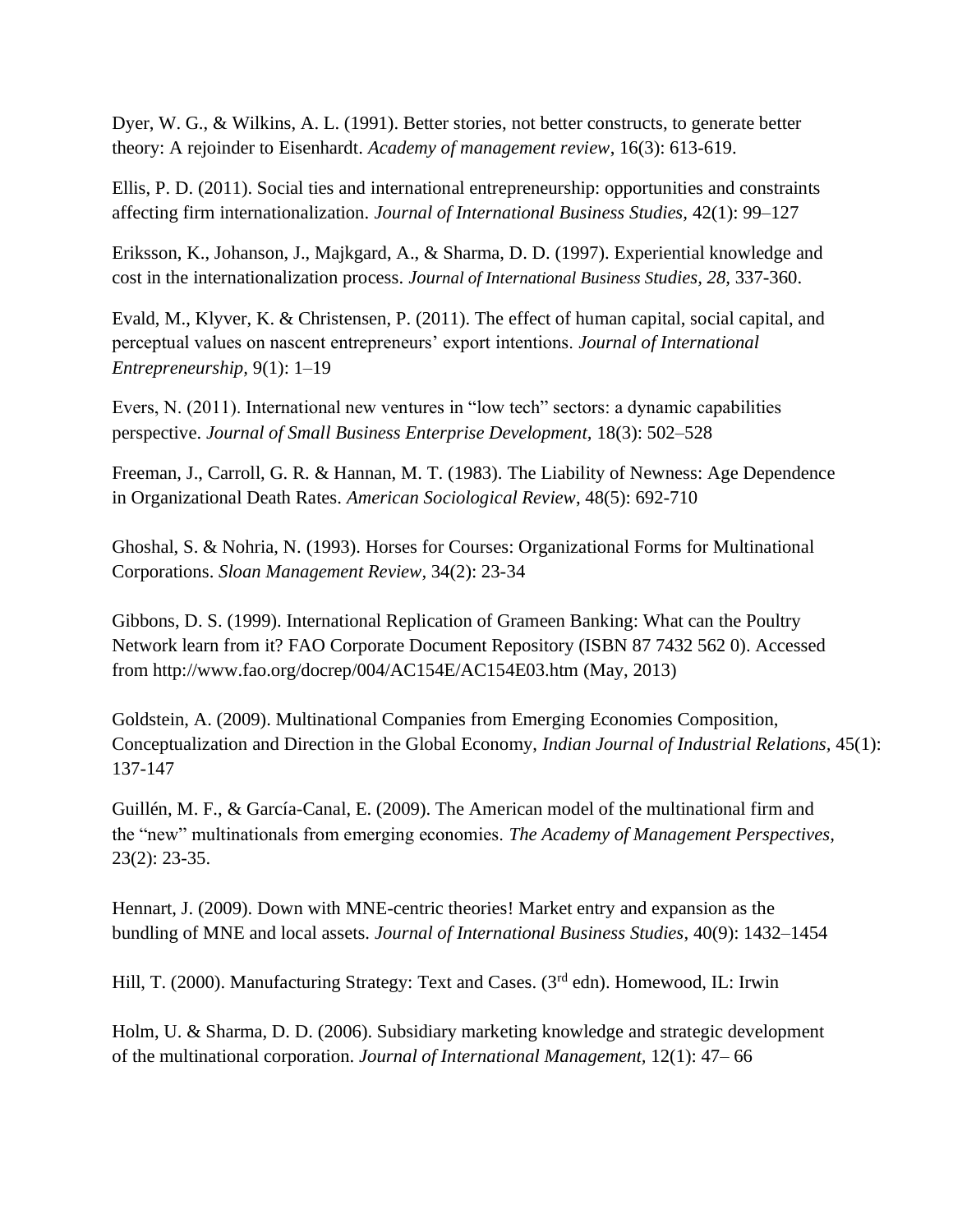Hsu, C. C., & Pereira, A. (2008). Internationalization and performance: The moderating effects of organizational learning. *Omega,* 36(2): 188-205

Johanson, J., & Vahlne, J. E. (1977). The internationalization process of the firm: A model of knowledge development and increasing foreign market commitments. *Journal of International Business Studies*, 8(1): 23–32

Johanson, J., & Vahlne, J. E. (1990). The mechanism of internationalization. *International Marketing Review*, 7(4): 11-24

Johanson, J. & Vahlne, J. (2006). Commitment and opportunity development in the internationalization process: a note on the Uppsala internationalization process model. *Management International Review,* 46(2):165–178

Johanson J, Vahlne J-E (2009). The Uppsala internationalization process model revisited: from liability of foreignness to liability of outsidership. *Journal of International Business Studies,* 40(9): 1411–1431.

Jonsson, A., & Foss, N. J. (2011). International expansion through flexible replication: Learning from the internationalization experience of IKEA. *Journal of International Business Studies,* 42(9): 1079- 1102

Kodzi, E.T., & Gazo, R. (2010). Resource implications of manufacturer-customer interactions in Mass Customization, in P. Germanakos and C. Mourlas (eds) "Mass Customization for Personalized Communication Environments: Integrating Human Factors", pp. 23-34. IGI Global, Hershey, PA

Lopez, C., & Fan, Y. (2009). Internationalization of the Spanish Fashion Brand ZARA. *Journal of Fashion Marketing and Management*, 13(2): 279-296

Magretta, J. (2002). Why Business Models Matter. Harvard Business Review, R0205F. Boston, MA: Harvard Business School Publishing Corporation

Malhotra, N. & Hinings, C. B. (2010). An organizational model for understanding internationalization processes. *Journal of International Business Studies,* 41(2): 330–349.

Mort, G., Weerawardena, J. & Liesch, P. (2012). Advancing entrepreneurial marketing: evidence from born global firms. *European Journal of Marketing,* 46(3): 542–561

Nelson, R. R. & Winter, S. G. (1982). An evolutionary theory of economic change. Cambridge, MA: Belknap Harvard.